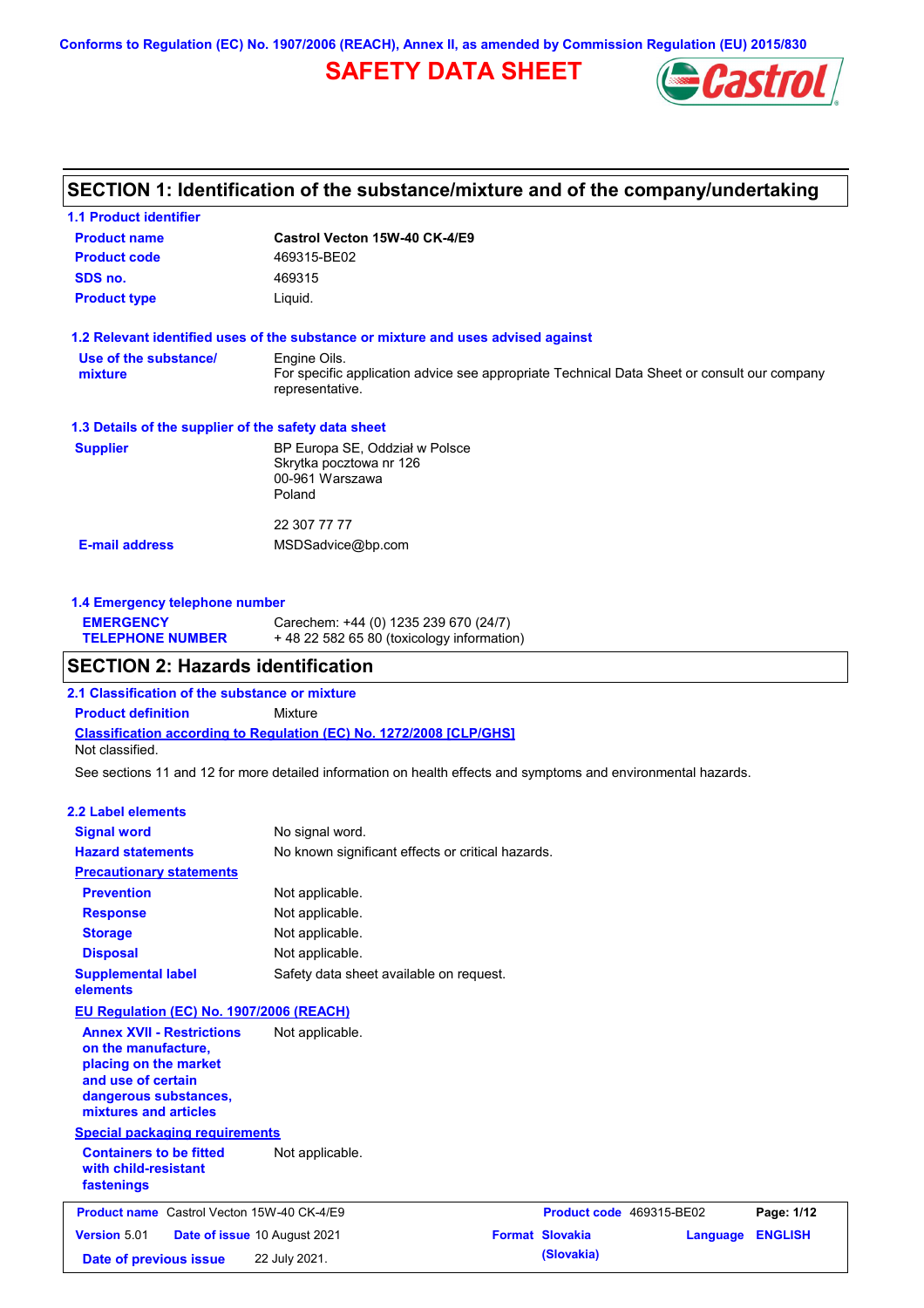### **SECTION 2: Hazards identification**

| <b>Tactile warning of danger</b>                                                                                         | Not applicable.                                                                                                                                                                                                          |
|--------------------------------------------------------------------------------------------------------------------------|--------------------------------------------------------------------------------------------------------------------------------------------------------------------------------------------------------------------------|
| 2.3 Other hazards                                                                                                        |                                                                                                                                                                                                                          |
| <b>Results of PBT and vPvB</b><br>assessment                                                                             | Product does not meet the criteria for PBT or vPvB according to Regulation (EC) No. 1907/2006,<br>Annex XIII.                                                                                                            |
| <b>Product meets the criteria</b><br>for PBT or vPvB according<br>to Regulation (EC) No.<br><b>1907/2006, Annex XIII</b> | This mixture does not contain any substances that are assessed to be a PBT or a vPvB.                                                                                                                                    |
| Other hazards which do<br>not result in classification                                                                   | Defatting to the skin.<br>USED ENGINE OILS<br>Used engine oil may contain hazardous components which have the potential to cause skin<br>cancer.<br>See Toxicological Information, section 11 of this Safety Data Sheet. |
|                                                                                                                          | For a share at all share are a consequently assessed as the set of the second to share and the second of the set of                                                                                                      |

Experimental data on one or more of the components has been used to determine all or part of the hazard classification of this product.

# **SECTION 3: Composition/information on ingredients**

### **3.2 Mixtures**

Mixture **Product definition**

Highly refined base oil (IP 346 DMSO extract < 3%). Proprietary performance additives.

| <b>Product/ingredient</b><br>name                                                                          | <b>Identifiers</b>                                                                             | $\frac{9}{6}$ | <b>Regulation (EC) No.</b><br>1272/2008 [CLP]                      | <b>Type</b> |
|------------------------------------------------------------------------------------------------------------|------------------------------------------------------------------------------------------------|---------------|--------------------------------------------------------------------|-------------|
| Distillates (petroleum), hydrotreated<br>heavy paraffinic                                                  | REACH #: 01-2119484627-25 ≥75 - ≤90<br>EC: 265-157-1<br>CAS: 64742-54-7<br>Index: 649-467-00-8 |               | Not classified.                                                    | $[2]$       |
| Distillates (petroleum), solvent-<br>dewaxed heavy paraffinic                                              | REACH #: 01-2119471299-27 ≤5<br>EC: 265-169-7<br>CAS: 64742-65-0<br>Index: 649-474-00-6        |               | Not classified.                                                    | $[2]$       |
| Distillates (petroleum), hydrotreated<br>heavy paraffinic                                                  | REACH #: 01-2119484627-25 ≤5<br>EC: 265-157-1<br>CAS: 64742-54-7<br>Index: 649-467-00-8        |               | Asp. Tox. 1, H304                                                  | [1] [2]     |
| Distillates (petroleum), solvent-<br>dewaxed heavy paraffinic                                              | REACH #: 01-2119471299-27 ≤3<br>EC: 265-169-7<br>CAS: 64742-65-0<br>Index: 649-474-00-6        |               | Asp. Tox. 1, H304                                                  | [1] [2]     |
| reaction mass of isomers of:<br>C7-9-alkyl 3-(3,5-di-tert-butyl-<br>4-hydroxyphenyl) propionate            | REACH #: 01-0000015551-76 ≤3<br>EC: 406-040-9<br>CAS: 125643-61-0<br>Index: 607-530-00-7       |               | Aquatic Chronic 4, H413                                            | $[1]$       |
| Distillates (petroleum), solvent-<br>dewaxed light paraffinic                                              | REACH #: 01-2119480132-48 ≤3<br>EC: 265-159-2<br>CAS: 64742-56-9<br>Index: 649-469-00-9        |               | Asp. Tox. 1, H304                                                  | [1] [2]     |
| Paraffin oils (petroleum), catalytic<br>dewaxed heavy                                                      | REACH #: 01-2119487080-42 ≤3<br>EC: 265-174-4<br>CAS: 64742-70-7<br>Index: 649-477-00-2        |               | Asp. Tox. 1, H304                                                  | [1] [2]     |
| zinc bis[O-(6-methylheptyl)] bis[O-(sec-REACH #: 01-2119543726-33 $\leq$ 3<br>butyl)] bis(dithiophosphate) | EC: 298-577-9<br>CAS: 93819-94-4                                                               |               | Skin Irrit. 2, H315<br>Eye Dam. 1, H318<br>Aquatic Chronic 2, H411 | [1] [2]     |

**See Section 16 for the full text of the H statements declared above.**

#### Type

|                        | <b>Product name</b> Castrol Vecton 15W-40 CK-4/E9 | <b>Product code</b> 469315-BE02 |                  | Page: 2/12 |
|------------------------|---------------------------------------------------|---------------------------------|------------------|------------|
| <b>Version 5.01</b>    | <b>Date of issue 10 August 2021</b>               | <b>Format Slovakia</b>          | Language ENGLISH |            |
| Date of previous issue | 22 July 2021.                                     | (Slovakia)                      |                  |            |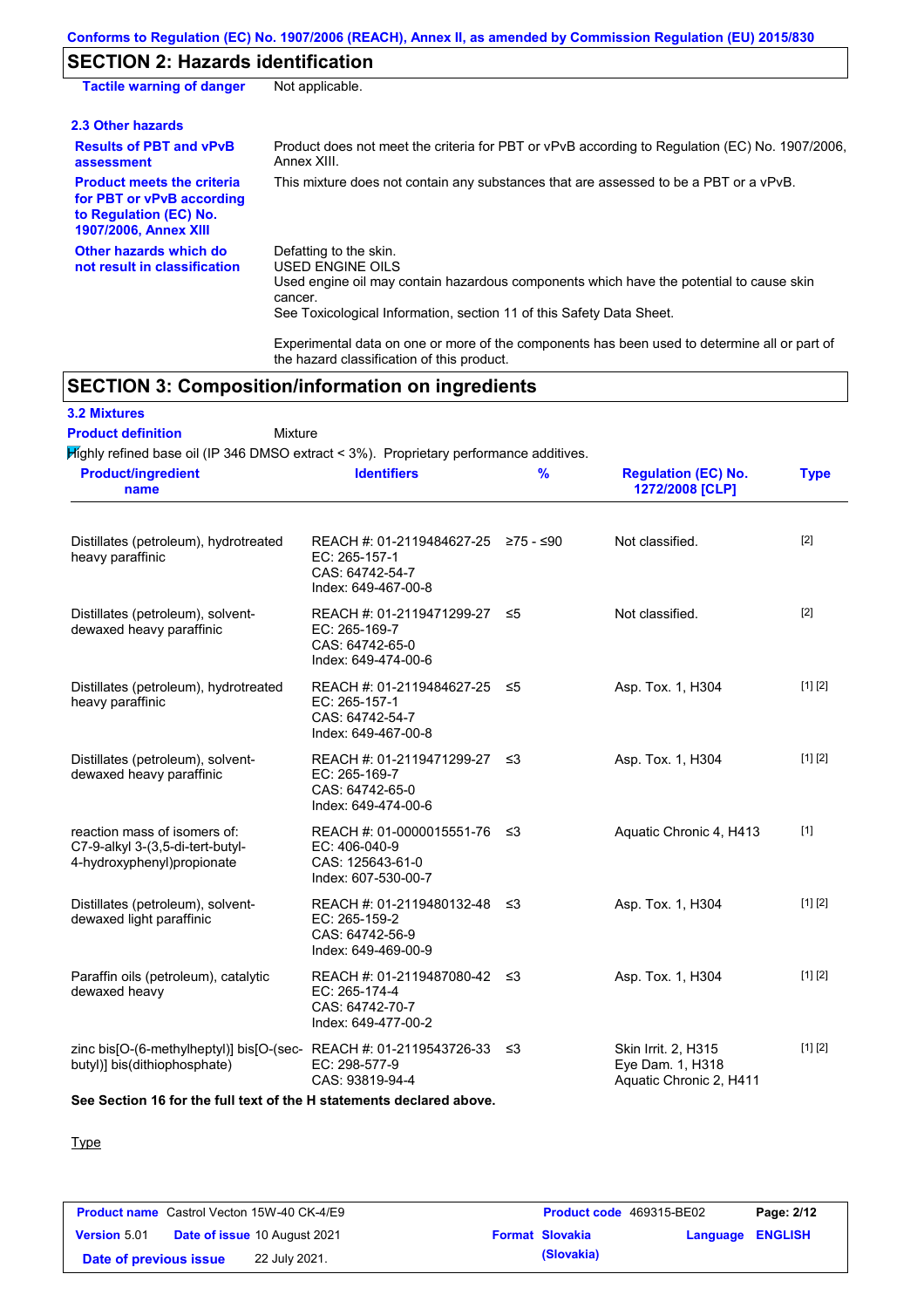### **SECTION 3: Composition/information on ingredients**

[1] Substance classified with a health or environmental hazard

[2] Substance with a workplace exposure limit

[3] Substance meets the criteria for PBT according to Regulation (EC) No. 1907/2006, Annex XIII

[4] Substance meets the criteria for vPvB according to Regulation (EC) No. 1907/2006, Annex XIII

[5] Substance of equivalent concern

[6] Additional disclosure due to company policy

Occupational exposure limits, if available, are listed in Section 8.

#### **SECTION 4: First aid measures**

#### In case of contact, immediately flush eyes with plenty of water for at least 15 minutes. Eyelids should be held away from the eyeball to ensure thorough rinsing. Check for and remove any contact lenses. Get medical attention. **4.1 Description of first aid measures Eye contact**

| <b>Skin contact</b>               | Wash skin thoroughly with soap and water or use recognised skin cleanser. Remove<br>contaminated clothing and shoes. Wash clothing before reuse. Clean shoes thoroughly before<br>reuse. Get medical attention if irritation develops. |
|-----------------------------------|----------------------------------------------------------------------------------------------------------------------------------------------------------------------------------------------------------------------------------------|
| <b>Inhalation</b>                 | If inhaled, remove to fresh air. Get medical attention if symptoms occur.                                                                                                                                                              |
| <b>Ingestion</b>                  | Do not induce vomiting unless directed to do so by medical personnel. Get medical attention if<br>symptoms occur.                                                                                                                      |
| <b>Protection of first-aiders</b> | No action shall be taken involving any personal risk or without suitable training. It may be                                                                                                                                           |

dangerous to the person providing aid to give mouth-to-mouth resuscitation.

#### **4.2 Most important symptoms and effects, both acute and delayed**

See Section 11 for more detailed information on health effects and symptoms.

|--|

| <b>Inhalation</b>   | Vapour inhalation under ambient conditions is not normally a problem due to low vapour<br>pressure.               |  |  |  |
|---------------------|-------------------------------------------------------------------------------------------------------------------|--|--|--|
| <b>Ingestion</b>    | No known significant effects or critical hazards.                                                                 |  |  |  |
| <b>Skin contact</b> | Defatting to the skin. May cause skin dryness and irritation.                                                     |  |  |  |
| Eye contact         | Not classified as an eye irritant. Based on data available for this or related materials.                         |  |  |  |
|                     | Delayed and immediate effects as well as chronic effects from short and long-term exposure                        |  |  |  |
| <b>Inhalation</b>   | Overexposure to the inhalation of airborne droplets or aerosols may cause irritation of the<br>respiratory tract. |  |  |  |
| <b>Ingestion</b>    | Ingestion of large quantities may cause nausea and diarrhoea.                                                     |  |  |  |
| <b>Skin contact</b> | Prolonged or repeated contact can defat the skin and lead to irritation and/or dermatitis.                        |  |  |  |
| Eye contact         | Potential risk of transient stinging or redness if accidental eye contact occurs.                                 |  |  |  |

#### **4.3 Indication of any immediate medical attention and special treatment needed**

**Notes to physician** Treatment should in general be symptomatic and directed to relieving any effects.

| <b>5.1 Extinguishing media</b>                                                                                                                                                                                                                                                                                                                                                                                                |                                                                                                                          |  |                          |          |                |
|-------------------------------------------------------------------------------------------------------------------------------------------------------------------------------------------------------------------------------------------------------------------------------------------------------------------------------------------------------------------------------------------------------------------------------|--------------------------------------------------------------------------------------------------------------------------|--|--------------------------|----------|----------------|
| <b>Suitable extinguishing</b><br>media                                                                                                                                                                                                                                                                                                                                                                                        | In case of fire, use foam, dry chemical or carbon dioxide extinguisher or spray.                                         |  |                          |          |                |
| <b>Unsuitable extinguishing</b><br>media                                                                                                                                                                                                                                                                                                                                                                                      | Do not use water jet. The use of a water jet may cause the fire to spread by splashing the<br>burning product.           |  |                          |          |                |
| 5.2 Special hazards arising from the substance or mixture                                                                                                                                                                                                                                                                                                                                                                     |                                                                                                                          |  |                          |          |                |
| <b>Hazards from the</b><br>In a fire or if heated, a pressure increase will occur and the container may burst.<br>substance or mixture                                                                                                                                                                                                                                                                                        |                                                                                                                          |  |                          |          |                |
| <b>Hazardous combustion</b><br>products                                                                                                                                                                                                                                                                                                                                                                                       | Combustion products may include the following:<br>carbon oxides (CO, CO <sub>2</sub> ) (carbon monoxide, carbon dioxide) |  |                          |          |                |
| <b>5.3 Advice for firefighters</b>                                                                                                                                                                                                                                                                                                                                                                                            |                                                                                                                          |  |                          |          |                |
| <b>Special precautions for</b><br>No action shall be taken involving any personal risk or without suitable training. Promptly<br>isolate the scene by removing all persons from the vicinity of the incident if there is a fire.<br>fire-fighters                                                                                                                                                                             |                                                                                                                          |  |                          |          |                |
| <b>Special protective</b><br>Fire-fighters should wear appropriate protective equipment and self-contained breathing<br>apparatus (SCBA) with a full face-piece operated in positive pressure mode. Clothing for fire-<br>equipment for fire-fighters<br>fighters (including helmets, protective boots and gloves) conforming to European standard EN<br>469 will provide a basic level of protection for chemical incidents. |                                                                                                                          |  |                          |          |                |
| <b>Product name</b> Castrol Vecton 15W-40 CK-4/E9                                                                                                                                                                                                                                                                                                                                                                             |                                                                                                                          |  | Product code 469315-BE02 |          | Page: 3/12     |
| <b>Version 5.01</b><br><b>Date of issue 10 August 2021</b>                                                                                                                                                                                                                                                                                                                                                                    |                                                                                                                          |  | <b>Format Slovakia</b>   | Language | <b>ENGLISH</b> |
| 22 July 2021.<br>Date of previous issue                                                                                                                                                                                                                                                                                                                                                                                       |                                                                                                                          |  | (Slovakia)               |          |                |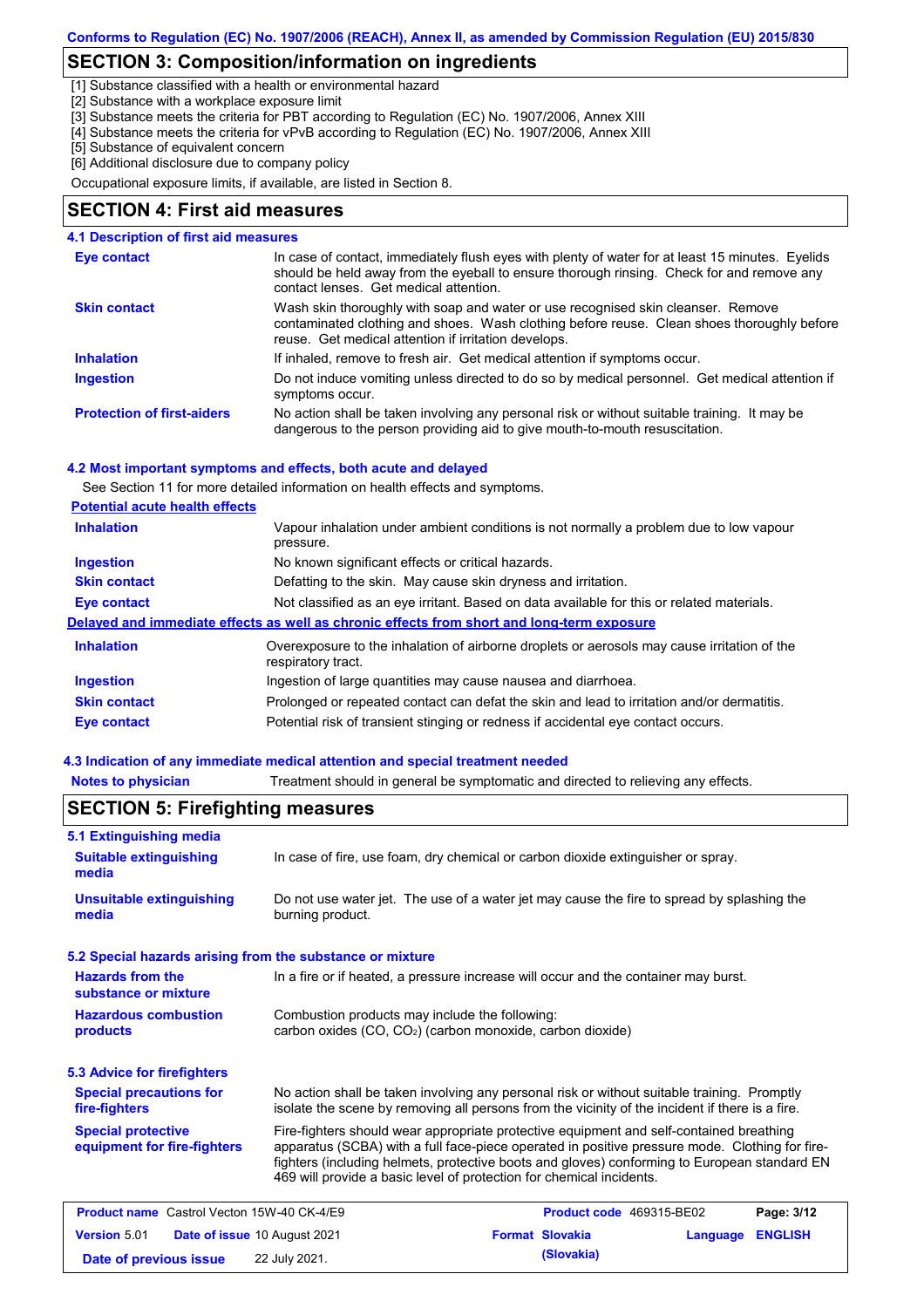### **SECTION 6: Accidental release measures**

|                                                          | 6.1 Personal precautions, protective equipment and emergency procedures                                                                                                                                                                                                                                                                                                                        |  |  |  |
|----------------------------------------------------------|------------------------------------------------------------------------------------------------------------------------------------------------------------------------------------------------------------------------------------------------------------------------------------------------------------------------------------------------------------------------------------------------|--|--|--|
| For non-emergency<br>personnel                           | No action shall be taken involving any personal risk or without suitable training. Evacuate<br>surrounding areas. Keep unnecessary and unprotected personnel from entering. Do not touch<br>or walk through spilt material. Floors may be slippery; use care to avoid falling. Put on<br>appropriate personal protective equipment.                                                            |  |  |  |
| For emergency responders                                 | Entry into a confined space or poorly ventilated area contaminated with vapour, mist or fume is<br>extremely hazardous without the correct respiratory protective equipment and a safe system of<br>work. Wear self-contained breathing apparatus. Wear a suitable chemical protective suit.<br>Chemical resistant boots. See also the information in "For non-emergency personnel".           |  |  |  |
| <b>6.2 Environmental</b><br>precautions                  | Avoid dispersal of spilt material and runoff and contact with soil, waterways, drains and sewers.<br>Inform the relevant authorities if the product has caused environmental pollution (sewers,<br>waterways, soil or air).                                                                                                                                                                    |  |  |  |
| 6.3 Methods and material for containment and cleaning up |                                                                                                                                                                                                                                                                                                                                                                                                |  |  |  |
| <b>Small spill</b>                                       | Stop leak if without risk. Move containers from spill area. Absorb with an inert material and<br>place in an appropriate waste disposal container. Dispose of via a licensed waste disposal<br>contractor.                                                                                                                                                                                     |  |  |  |
| <b>Large spill</b>                                       | Stop leak if without risk. Move containers from spill area. Prevent entry into sewers, water<br>courses, basements or confined areas. Contain and collect spillage with non-combustible,<br>absorbent material e.g. sand, earth, vermiculite or diatomaceous earth and place in container<br>for disposal according to local regulations. Dispose of via a licensed waste disposal contractor. |  |  |  |
| 6.4 Reference to other<br><b>sections</b>                | See Section 1 for emergency contact information.<br>See Section 5 for firefighting measures.<br>See Section 8 for information on appropriate personal protective equipment.<br>See Section 12 for environmental precautions.<br>See Section 13 for additional waste treatment information.                                                                                                     |  |  |  |

## **SECTION 7: Handling and storage**

### **7.1 Precautions for safe handling**

| <b>Protective measures</b>                                                           | Put on appropriate personal protective equipment.                                                                                                                                                                                                                                                                                                                                                                                                                                        |
|--------------------------------------------------------------------------------------|------------------------------------------------------------------------------------------------------------------------------------------------------------------------------------------------------------------------------------------------------------------------------------------------------------------------------------------------------------------------------------------------------------------------------------------------------------------------------------------|
| <b>Advice on general</b><br>occupational hygiene                                     | Eating, drinking and smoking should be prohibited in areas where this material is handled,<br>stored and processed. Wash thoroughly after handling. Remove contaminated clothing and<br>protective equipment before entering eating areas. See also Section 8 for additional<br>information on hygiene measures.                                                                                                                                                                         |
| <b>7.2 Conditions for safe</b><br>storage, including any<br><i>incompatibilities</i> | Store in accordance with local requlations. Store in a dry, cool and well-ventilated area, away<br>from incompatible materials (see Section 10). Keep away from heat and direct sunlight. Keep<br>container tightly closed and sealed until ready for use. Containers that have been opened must<br>be carefully resealed and kept upright to prevent leakage. Store and use only in equipment/<br>containers designed for use with this product. Do not store in unlabelled containers. |
| <b>Not suitable</b>                                                                  | Prolonged exposure to elevated temperature.                                                                                                                                                                                                                                                                                                                                                                                                                                              |
| 7.3 Specific end use(s)                                                              |                                                                                                                                                                                                                                                                                                                                                                                                                                                                                          |
| <b>Recommendations</b>                                                               | See section 1.2 and Exposure scenarios in annex, if applicable.                                                                                                                                                                                                                                                                                                                                                                                                                          |

# **SECTION 8: Exposure controls/personal protection**

| <b>Occupational exposure limits</b>                        | No exposure limit value known.                                                                                                                                                                                                                                                                                                                                                                                                                                                |  |  |  |
|------------------------------------------------------------|-------------------------------------------------------------------------------------------------------------------------------------------------------------------------------------------------------------------------------------------------------------------------------------------------------------------------------------------------------------------------------------------------------------------------------------------------------------------------------|--|--|--|
| <b>Product/ingredient name</b>                             | <b>Exposure limit values</b>                                                                                                                                                                                                                                                                                                                                                                                                                                                  |  |  |  |
| Distillates (petroleum), hydrotreated heavy paraffinic     | Government regulation SR c. 355/2006 (Slovakia).<br>TWA: 1 mg/m <sup>3</sup> , (Mineral oils) 8 hours. Issued/Revised: 6/2006 Form:<br>liquid aerosol, fumes<br>TWA: 5 ppm, (Mineral oils) 8 hours. Issued/Revised: 6/2006 Form: liquid<br>aerosol, fumes<br>STEL: 3 mg/m <sup>3</sup> , (Mineral oils) 15 minutes. Issued/Revised: 12/2011<br>Form: liquid aerosol, fumes<br>STEL: 15 ppm, (Mineral oils) 15 minutes. Issued/Revised: 12/2011 Form:<br>liquid aerosol, fumes |  |  |  |
| Distillates (petroleum), solvent-dewaxed heavy             | Government regulation SR c. 355/2006 (Slovakia).                                                                                                                                                                                                                                                                                                                                                                                                                              |  |  |  |
| paraffinic                                                 | TWA: 1 mg/m <sup>3</sup> , (Mineral oils) 8 hours. Issued/Revised: 6/2006 Form:                                                                                                                                                                                                                                                                                                                                                                                               |  |  |  |
| <b>Product name</b> Castrol Vecton 15W-40 CK-4/E9          | Product code 469315-BE02<br>Page: 4/12                                                                                                                                                                                                                                                                                                                                                                                                                                        |  |  |  |
| <b>Version 5.01</b><br><b>Date of issue 10 August 2021</b> | <b>Format Slovakia</b><br><b>ENGLISH</b><br>Language                                                                                                                                                                                                                                                                                                                                                                                                                          |  |  |  |
| 22 July 2021.<br>Date of previous issue                    | (Slovakia)                                                                                                                                                                                                                                                                                                                                                                                                                                                                    |  |  |  |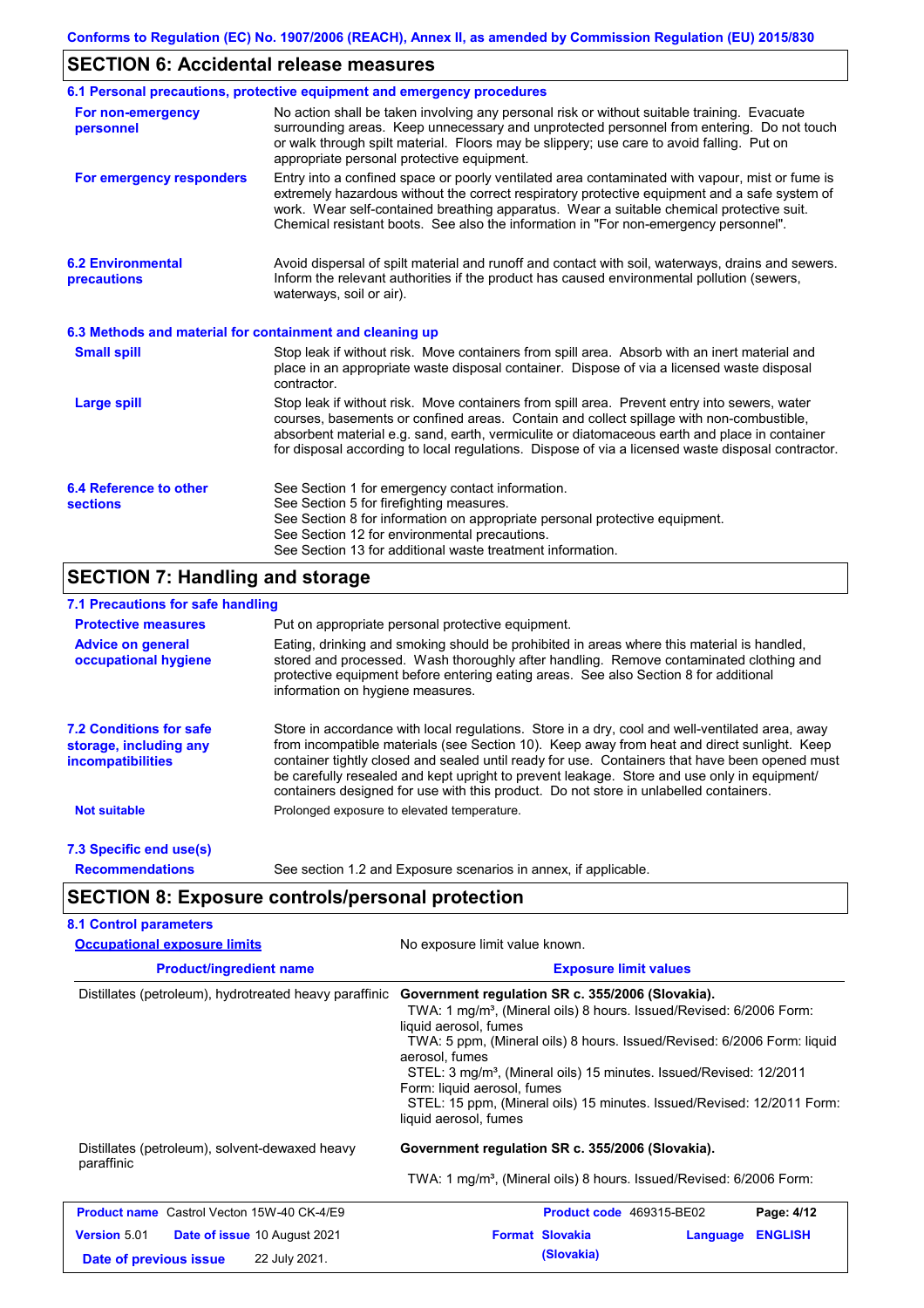# **SECTION 8: Exposure controls/personal protection**

|                                                    |                                                        | liquid aerosol, fumes<br>TWA: 5 ppm, (Mineral oils) 8 hours. Issued/Revised: 6/2006 Form: liquid<br>aerosol, fumes<br>STEL: 3 mg/m <sup>3</sup> , (Mineral oils) 15 minutes. Issued/Revised: 12/2011<br>Form: liquid aerosol, fumes<br>STEL: 15 ppm, (Mineral oils) 15 minutes. Issued/Revised: 12/2011 Form:<br>liquid aerosol, fumes                                                                                                                                                                                                                                                                                                                                                                                                                                                                                                                                                                                                                                                                                     |  |  |
|----------------------------------------------------|--------------------------------------------------------|----------------------------------------------------------------------------------------------------------------------------------------------------------------------------------------------------------------------------------------------------------------------------------------------------------------------------------------------------------------------------------------------------------------------------------------------------------------------------------------------------------------------------------------------------------------------------------------------------------------------------------------------------------------------------------------------------------------------------------------------------------------------------------------------------------------------------------------------------------------------------------------------------------------------------------------------------------------------------------------------------------------------------|--|--|
|                                                    | Distillates (petroleum), hydrotreated heavy paraffinic | Government regulation SR c. 355/2006 (Slovakia).<br>TWA: 1 mg/m <sup>3</sup> , (Mineral oils) 8 hours. Issued/Revised: 6/2006 Form:<br>liquid aerosol, fumes<br>TWA: 5 ppm, (Mineral oils) 8 hours. Issued/Revised: 6/2006 Form: liquid<br>aerosol, fumes<br>STEL: 3 mg/m <sup>3</sup> , (Mineral oils) 15 minutes. Issued/Revised: 12/2011<br>Form: liquid aerosol, fumes<br>STEL: 15 ppm, (Mineral oils) 15 minutes. Issued/Revised: 12/2011 Form:<br>liquid aerosol, fumes                                                                                                                                                                                                                                                                                                                                                                                                                                                                                                                                              |  |  |
| paraffinic                                         | Distillates (petroleum), solvent-dewaxed heavy         | Government regulation SR c. 355/2006 (Slovakia).                                                                                                                                                                                                                                                                                                                                                                                                                                                                                                                                                                                                                                                                                                                                                                                                                                                                                                                                                                           |  |  |
|                                                    |                                                        | TWA: 1 mg/m <sup>3</sup> , (Mineral oils) 8 hours. Issued/Revised: 6/2006 Form:<br>liquid aerosol, fumes<br>TWA: 5 ppm, (Mineral oils) 8 hours. Issued/Revised: 6/2006 Form: liquid<br>aerosol, fumes<br>STEL: 3 mg/m <sup>3</sup> , (Mineral oils) 15 minutes. Issued/Revised: 12/2011<br>Form: liquid aerosol, fumes<br>STEL: 15 ppm, (Mineral oils) 15 minutes. Issued/Revised: 12/2011 Form:<br>liquid aerosol, fumes                                                                                                                                                                                                                                                                                                                                                                                                                                                                                                                                                                                                  |  |  |
| Distillates (petroleum), solvent-dewaxed light     |                                                        | Government regulation SR c. 355/2006 (Slovakia).                                                                                                                                                                                                                                                                                                                                                                                                                                                                                                                                                                                                                                                                                                                                                                                                                                                                                                                                                                           |  |  |
| paraffinic                                         |                                                        | TWA: 1 mg/m <sup>3</sup> , (Mineral oils) 8 hours. Issued/Revised: 6/2006 Form:<br>liquid aerosol, fumes<br>TWA: 5 ppm, (Mineral oils) 8 hours. Issued/Revised: 6/2006 Form: liquid<br>aerosol, fumes<br>STEL: 3 mg/m <sup>3</sup> , (Mineral oils) 15 minutes. Issued/Revised: 12/2011<br>Form: liquid aerosol, fumes<br>STEL: 15 ppm, (Mineral oils) 15 minutes. Issued/Revised: 12/2011 Form:<br>liquid aerosol, fumes                                                                                                                                                                                                                                                                                                                                                                                                                                                                                                                                                                                                  |  |  |
| Paraffin oils (petroleum), catalytic dewaxed heavy |                                                        | Government regulation SR c. 355/2006 (Slovakia).<br>TWA: 1 mg/m <sup>3</sup> , (Mineral oils) 8 hours. Issued/Revised: 6/2006 Form:<br>liquid aerosol, fumes<br>TWA: 5 ppm, (Mineral oils) 8 hours. Issued/Revised: 6/2006 Form: liquid<br>aerosol, fumes<br>STEL: 3 mg/m <sup>3</sup> , (Mineral oils) 15 minutes. Issued/Revised: 12/2011<br>Form: liquid aerosol, fumes<br>STEL: 15 ppm, (Mineral oils) 15 minutes. Issued/Revised: 12/2011 Form:<br>liquid aerosol, fumes                                                                                                                                                                                                                                                                                                                                                                                                                                                                                                                                              |  |  |
| (dithiophosphate)                                  | zinc bis[O-(6-methylheptyl)] bis[O-(sec-butyl)] bis    | Government regulation SR c. 355/2006 (Slovakia).                                                                                                                                                                                                                                                                                                                                                                                                                                                                                                                                                                                                                                                                                                                                                                                                                                                                                                                                                                           |  |  |
|                                                    |                                                        | TWA: 2 mg/m <sup>3</sup> , (Zinc and its inorganic compounds) 8 hours. Issued/<br>Revised: 12/2011 Form: Inhalable fraction<br>TWA: 0.1 mg/m <sup>3</sup> , (Zinc and its inorganic compounds) 8 hours. Issued/<br>Revised: 12/2011 Form: Respirable fraction                                                                                                                                                                                                                                                                                                                                                                                                                                                                                                                                                                                                                                                                                                                                                              |  |  |
| guidance only.                                     |                                                        | Whilst specific OELs for certain components may be shown in this section, other components may be present in any mist,<br>vapour or dust produced. Therefore, the specific OELs may not be applicable to the product as a whole and are provided for                                                                                                                                                                                                                                                                                                                                                                                                                                                                                                                                                                                                                                                                                                                                                                       |  |  |
| <b>Recommended monitoring</b><br>procedures        |                                                        | If this product contains ingredients with exposure limits, personal, workplace atmosphere or<br>biological monitoring may be required to determine the effectiveness of the ventilation or other<br>control measures and/or the necessity to use respiratory protective equipment. Reference<br>should be made to monitoring standards, such as the following: European Standard EN 689<br>(Workplace atmospheres - Guidance for the assessment of exposure by inhalation to chemical<br>agents for comparison with limit values and measurement strategy) European Standard EN<br>14042 (Workplace atmospheres - Guide for the application and use of procedures for the<br>assessment of exposure to chemical and biological agents) European Standard EN 482<br>(Workplace atmospheres - General requirements for the performance of procedures for the<br>measurement of chemical agents) Reference to national guidance documents for methods for<br>the determination of hazardous substances will also be required. |  |  |
| <b>Derived No Effect Level</b>                     |                                                        |                                                                                                                                                                                                                                                                                                                                                                                                                                                                                                                                                                                                                                                                                                                                                                                                                                                                                                                                                                                                                            |  |  |
| <b>Product name</b> Castrol Vecton 15W-40 CK-4/E9  |                                                        | Product code 469315-BE02<br>Page: 5/12                                                                                                                                                                                                                                                                                                                                                                                                                                                                                                                                                                                                                                                                                                                                                                                                                                                                                                                                                                                     |  |  |
| Version 5.01                                       | Date of issue 10 August 2021                           | <b>Format Slovakia</b><br>Language ENGLISH                                                                                                                                                                                                                                                                                                                                                                                                                                                                                                                                                                                                                                                                                                                                                                                                                                                                                                                                                                                 |  |  |

**Date of previous issue** 22 July 2021.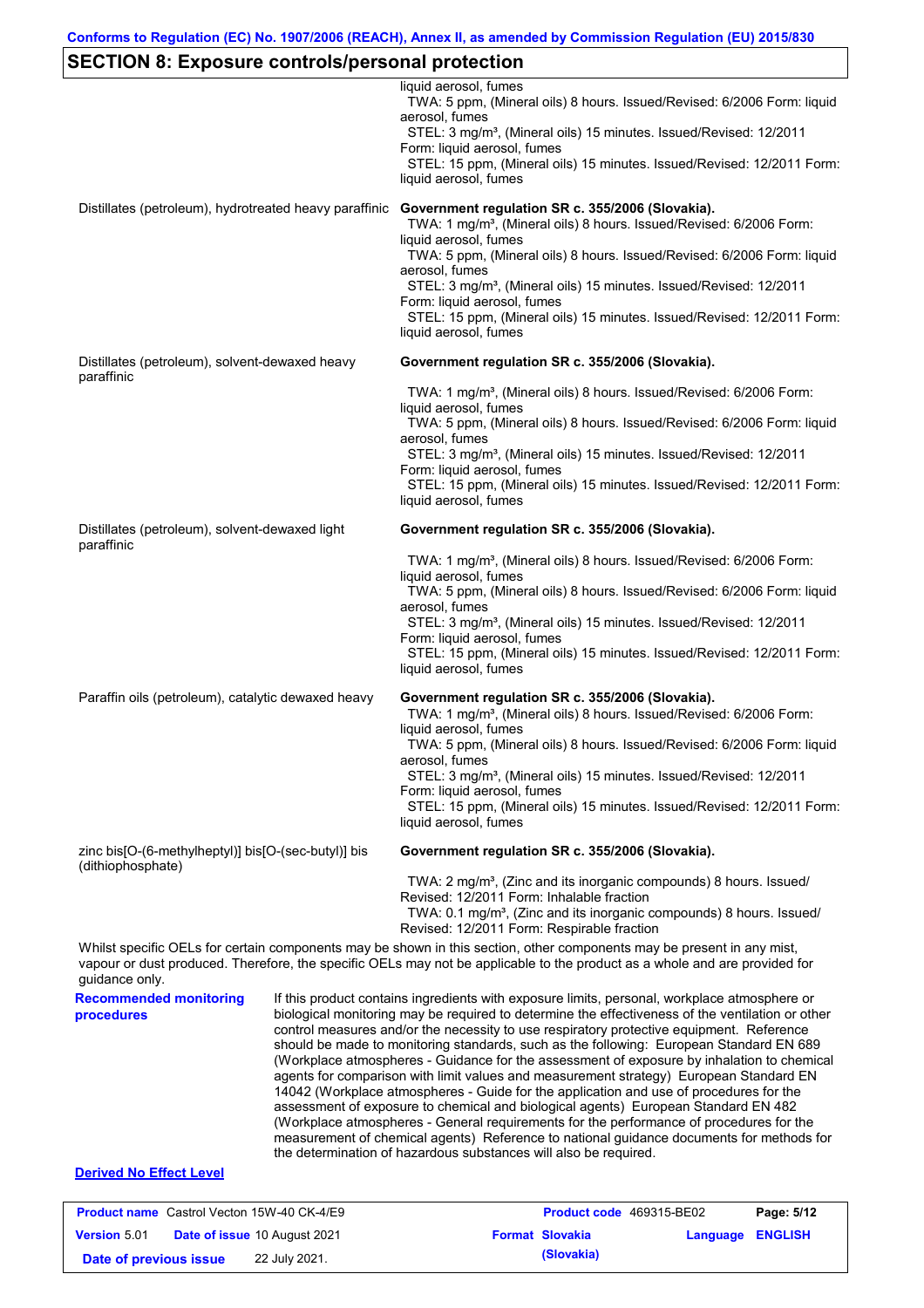# **SECTION 8: Exposure controls/personal protection**

No DNELs/DMELs available.

#### **Predicted No Effect Concentration**

No PNECs available

| <b>8.2 Exposure controls</b>                      |                                                                                                                                                                                                                                                                                                                                                                                                                                                                                                                                                                                                                                                                                                                                                                                                                                                                                                                                                                                                         |
|---------------------------------------------------|---------------------------------------------------------------------------------------------------------------------------------------------------------------------------------------------------------------------------------------------------------------------------------------------------------------------------------------------------------------------------------------------------------------------------------------------------------------------------------------------------------------------------------------------------------------------------------------------------------------------------------------------------------------------------------------------------------------------------------------------------------------------------------------------------------------------------------------------------------------------------------------------------------------------------------------------------------------------------------------------------------|
| <b>Appropriate engineering</b><br><b>controls</b> | Provide exhaust ventilation or other engineering controls to keep the relevant airborne<br>concentrations below their respective occupational exposure limits.<br>All activities involving chemicals should be assessed for their risks to health, to ensure<br>exposures are adequately controlled. Personal protective equipment should only be considered<br>after other forms of control measures (e.g. engineering controls) have been suitably evaluated.<br>Personal protective equipment should conform to appropriate standards, be suitable for use, be<br>kept in good condition and properly maintained.<br>Your supplier of personal protective equipment should be consulted for advice on selection and<br>appropriate standards. For further information contact your national organisation for standards.<br>The final choice of protective equipment will depend upon a risk assessment. It is important to<br>ensure that all items of personal protective equipment are compatible. |
| <b>Individual protection measures</b>             |                                                                                                                                                                                                                                                                                                                                                                                                                                                                                                                                                                                                                                                                                                                                                                                                                                                                                                                                                                                                         |
| <b>Hygiene measures</b>                           | Wash hands, forearms and face thoroughly after handling chemical products, before eating,<br>smoking and using the lavatory and at the end of the working period. Ensure that eyewash<br>stations and safety showers are close to the workstation location.                                                                                                                                                                                                                                                                                                                                                                                                                                                                                                                                                                                                                                                                                                                                             |
| <b>Respiratory protection</b>                     | In case of insufficient ventilation, wear suitable respiratory equipment.<br>The correct choice of respiratory protection depends upon the chemicals being handled, the<br>conditions of work and use, and the condition of the respiratory equipment. Safety procedures<br>should be developed for each intended application. Respiratory protection equipment should<br>therefore be chosen in consultation with the supplier/manufacturer and with a full assessment<br>of the working conditions.                                                                                                                                                                                                                                                                                                                                                                                                                                                                                                   |
| <b>Eye/face protection</b>                        | Safety glasses with side shields.                                                                                                                                                                                                                                                                                                                                                                                                                                                                                                                                                                                                                                                                                                                                                                                                                                                                                                                                                                       |
| <b>Skin protection</b>                            |                                                                                                                                                                                                                                                                                                                                                                                                                                                                                                                                                                                                                                                                                                                                                                                                                                                                                                                                                                                                         |
| <b>Hand protection</b>                            | <b>General Information:</b>                                                                                                                                                                                                                                                                                                                                                                                                                                                                                                                                                                                                                                                                                                                                                                                                                                                                                                                                                                             |
|                                                   | Because specific work environments and material handling practices vary, safety procedures<br>should be developed for each intended application. The correct choice of protective gloves<br>depends upon the chemicals being handled, and the conditions of work and use. Most gloves<br>provide protection for only a limited time before they must be discarded and replaced (even the<br>best chemically resistant gloves will break down after repeated chemical exposures).                                                                                                                                                                                                                                                                                                                                                                                                                                                                                                                        |
|                                                   | Gloves should be chosen in consultation with the supplier / manufacturer and taking account of<br>a full assessment of the working conditions.                                                                                                                                                                                                                                                                                                                                                                                                                                                                                                                                                                                                                                                                                                                                                                                                                                                          |
|                                                   | Recommended: Nitrile gloves.<br><b>Breakthrough time:</b>                                                                                                                                                                                                                                                                                                                                                                                                                                                                                                                                                                                                                                                                                                                                                                                                                                                                                                                                               |
|                                                   | Breakthrough time data are generated by glove manufacturers under laboratory test conditions<br>and represent how long a glove can be expected to provide effective permeation resistance. It<br>is important when following breakthrough time recommendations that actual workplace<br>conditions are taken into account. Always consult with your glove supplier for up-to-date<br>technical information on breakthrough times for the recommended glove type.<br>Our recommendations on the selection of gloves are as follows:                                                                                                                                                                                                                                                                                                                                                                                                                                                                      |
|                                                   | Continuous contact:                                                                                                                                                                                                                                                                                                                                                                                                                                                                                                                                                                                                                                                                                                                                                                                                                                                                                                                                                                                     |
|                                                   | Gloves with a minimum breakthrough time of 240 minutes, or >480 minutes if suitable gloves<br>can be obtained.<br>If suitable gloves are not available to offer that level of protection, gloves with shorter<br>breakthrough times may be acceptable as long as appropriate glove maintenance and<br>replacement regimes are determined and adhered to.                                                                                                                                                                                                                                                                                                                                                                                                                                                                                                                                                                                                                                                |
|                                                   | Short-term / splash protection:                                                                                                                                                                                                                                                                                                                                                                                                                                                                                                                                                                                                                                                                                                                                                                                                                                                                                                                                                                         |
|                                                   | Recommended breakthrough times as above.<br>It is recognised that for short-term, transient exposures, gloves with shorter breakthrough times<br>may commonly be used. Therefore, appropriate maintenance and replacement regimes must<br>be determined and rigorously followed.                                                                                                                                                                                                                                                                                                                                                                                                                                                                                                                                                                                                                                                                                                                        |
|                                                   | <b>Glove Thickness:</b>                                                                                                                                                                                                                                                                                                                                                                                                                                                                                                                                                                                                                                                                                                                                                                                                                                                                                                                                                                                 |
|                                                   | For general applications, we recommend gloves with a thickness typically greater than 0.35 mm.                                                                                                                                                                                                                                                                                                                                                                                                                                                                                                                                                                                                                                                                                                                                                                                                                                                                                                          |

|                        | <b>Product name</b> Castrol Vecton 15W-40 CK-4/E9 | <b>Product code</b> 469315-BE02 |                  | Page: 6/12 |
|------------------------|---------------------------------------------------|---------------------------------|------------------|------------|
| <b>Version 5.01</b>    | <b>Date of issue 10 August 2021</b>               | <b>Format Slovakia</b>          | Language ENGLISH |            |
| Date of previous issue | 22 July 2021.                                     | (Slovakia)                      |                  |            |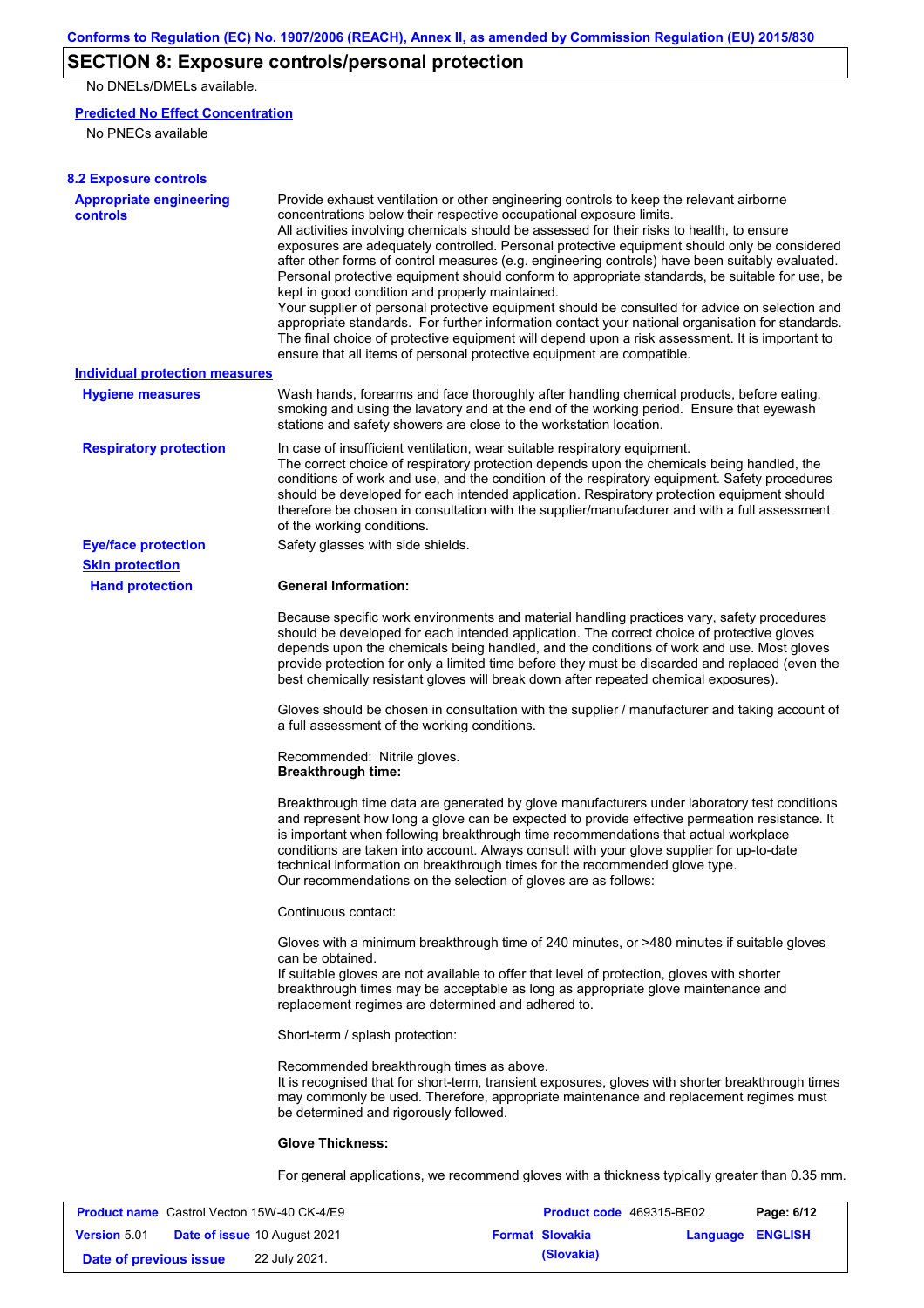# **SECTION 8: Exposure controls/personal protection**

|                                                  | It should be emphasised that glove thickness is not necessarily a good predictor of glove<br>resistance to a specific chemical, as the permeation efficiency of the glove will be dependent<br>on the exact composition of the glove material. Therefore, glove selection should also be based<br>on consideration of the task requirements and knowledge of breakthrough times.<br>Glove thickness may also vary depending on the glove manufacturer, the glove type and the<br>glove model. Therefore, the manufacturers' technical data should always be taken into account<br>to ensure selection of the most appropriate glove for the task.                                     |
|--------------------------------------------------|---------------------------------------------------------------------------------------------------------------------------------------------------------------------------------------------------------------------------------------------------------------------------------------------------------------------------------------------------------------------------------------------------------------------------------------------------------------------------------------------------------------------------------------------------------------------------------------------------------------------------------------------------------------------------------------|
|                                                  | Note: Depending on the activity being conducted, gloves of varying thickness may be required<br>for specific tasks. For example:                                                                                                                                                                                                                                                                                                                                                                                                                                                                                                                                                      |
|                                                  | • Thinner gloves (down to 0.1 mm or less) may be required where a high degree of manual<br>dexterity is needed. However, these gloves are only likely to give short duration protection and<br>would normally be just for single use applications, then disposed of.                                                                                                                                                                                                                                                                                                                                                                                                                  |
|                                                  | • Thicker gloves (up to 3 mm or more) may be required where there is a mechanical (as well<br>as a chemical) risk i.e. where there is abrasion or puncture potential.                                                                                                                                                                                                                                                                                                                                                                                                                                                                                                                 |
| <b>Skin and body</b>                             | Use of protective clothing is good industrial practice.<br>Personal protective equipment for the body should be selected based on the task being<br>performed and the risks involved and should be approved by a specialist before handling this<br>product.<br>Cotton or polyester/cotton overalls will only provide protection against light superficial<br>contamination that will not soak through to the skin. Overalls should be laundered on a regular<br>basis. When the risk of skin exposure is high (e.g. when cleaning up spillages or if there is a<br>risk of splashing) then chemical resistant aprons and/or impervious chemical suits and boots<br>will be required. |
| <b>Refer to standards:</b>                       | Respiratory protection: EN 529<br>Gloves: EN 420, EN 374<br>Eye protection: EN 166<br>Filtering half-mask: EN 149<br>Filtering half-mask with valve: EN 405<br>Half-mask: EN 140 plus filter<br>Full-face mask: EN 136 plus filter<br>Particulate filters: EN 143<br>Gas/combined filters: EN 14387                                                                                                                                                                                                                                                                                                                                                                                   |
| <b>Environmental exposure</b><br><b>controls</b> | Emissions from ventilation or work process equipment should be checked to ensure they<br>comply with the requirements of environmental protection legislation. In some cases, fume<br>scrubbers, filters or engineering modifications to the process equipment will be necessary to<br>reduce emissions to acceptable levels.                                                                                                                                                                                                                                                                                                                                                         |

# **SECTION 9: Physical and chemical properties**

| 9.1 Information on basic physical and chemical properties |                                                                                |  |  |  |
|-----------------------------------------------------------|--------------------------------------------------------------------------------|--|--|--|
| <b>Appearance</b>                                         |                                                                                |  |  |  |
| <b>Physical state</b>                                     | Liquid.                                                                        |  |  |  |
| <b>Colour</b>                                             | Amber. [Light]                                                                 |  |  |  |
| <b>Odour</b>                                              | Not available. Not tested.                                                     |  |  |  |
| <b>Odour threshold</b>                                    | Not available. Not tested.                                                     |  |  |  |
| pH                                                        | Not applicable. Based on Solubility in Water (insoluble in water.).            |  |  |  |
| <b>Melting point/freezing point</b>                       | Not applicable. Based on Composition/information on ingredients.               |  |  |  |
| Initial boiling point and boiling<br>range                | Not available. Not tested.                                                     |  |  |  |
| <b>Pour point</b>                                         | $-36 °C$                                                                       |  |  |  |
| <b>Flash point</b>                                        | Closed cup: 205°C (401°F) [Pensky-Martens.]                                    |  |  |  |
| <b>Evaporation rate</b>                                   | Not relevant/applicable due to nature of the product. Based on low volatility. |  |  |  |
| <b>Flammability (solid, gas)</b>                          | Not applicable. Based on physical state.                                       |  |  |  |
| <b>Upper/lower flammability or</b><br>explosive limits    | Not available. Not tested.                                                     |  |  |  |
| <b>Vapour pressure</b>                                    | <0.01 kPa (<0.075 mm Hg) [20°C (68°F)]                                         |  |  |  |
| <b>Vapour density</b>                                     | $>1$ [Air = 1]                                                                 |  |  |  |
| <b>Relative density</b>                                   | $<$ 1                                                                          |  |  |  |
| <b>Density</b>                                            | <1000 kg/m <sup>3</sup> (<1 g/cm <sup>3</sup> ) at 15 <sup>°</sup> C           |  |  |  |
| <b>Solubility(ies)</b>                                    | insoluble in water.                                                            |  |  |  |
| <b>Product name</b> Castrol Vecton 15W-40 CK-4/E9         | Product code 469315-BE02<br>Page: 7/12                                         |  |  |  |
| <b>Version 5.01</b><br>Date of issue 10 August 2021       | <b>Format Slovakia</b><br><b>ENGLISH</b><br>Language                           |  |  |  |
| Date of previous issue                                    | (Slovakia)<br>22 July 2021.                                                    |  |  |  |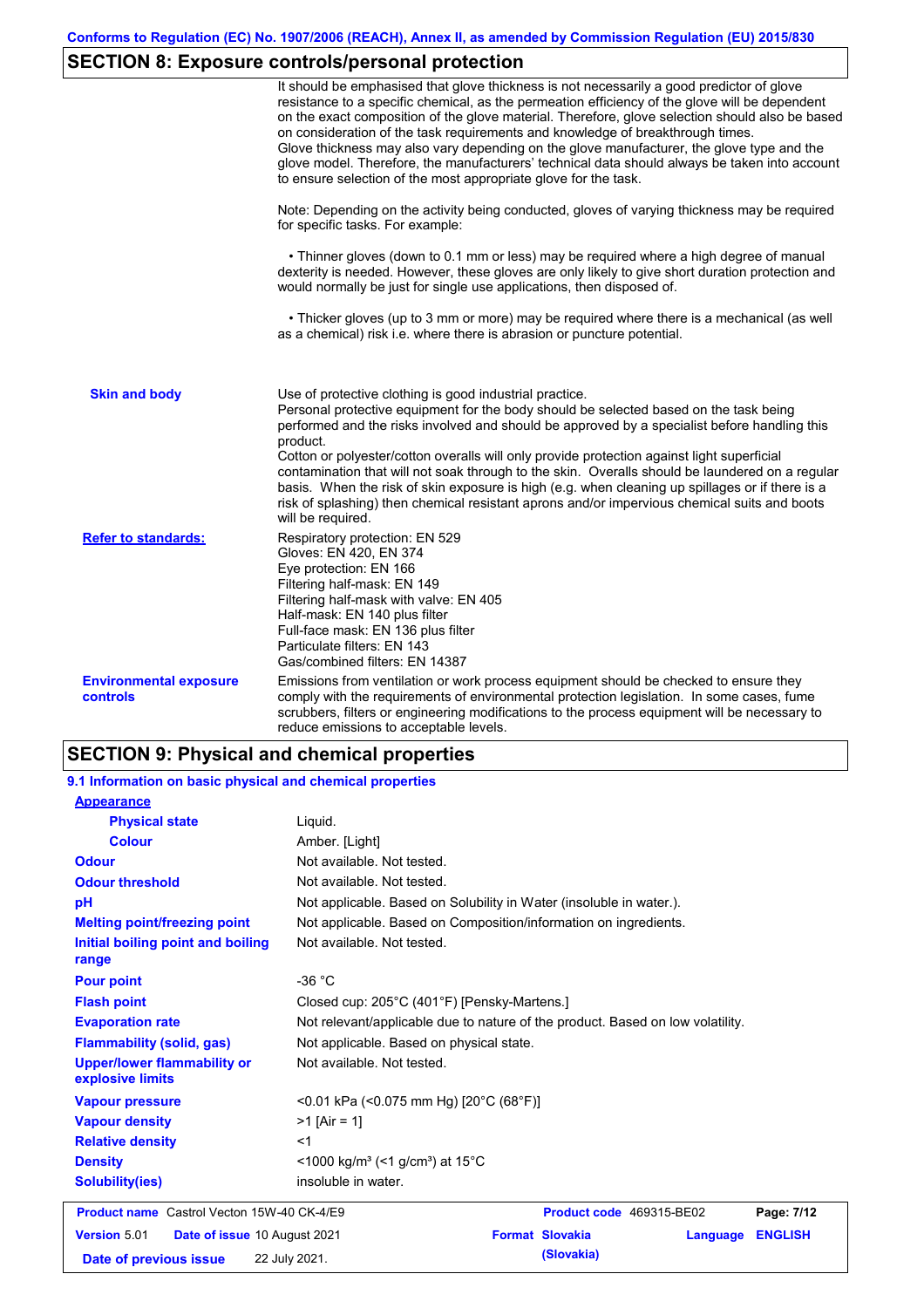# **SECTION 9: Physical and chemical properties**

| <b>Partition coefficient: n-octanol/</b><br>water | Not applicable. Substance is a hydrocarbon UVCB. Standard tests for this endpoint are<br>intended for single substances and are not appropriate for this complex substance. |
|---------------------------------------------------|-----------------------------------------------------------------------------------------------------------------------------------------------------------------------------|
| <b>Auto-ignition temperature</b>                  | Not available. Not tested.                                                                                                                                                  |
| <b>Decomposition temperature</b>                  | Not observed to decompose by final boiling point                                                                                                                            |
| <b>Viscosity</b>                                  | Kinematic: 107.6 mm <sup>2</sup> /s (107.6 cSt) at $40^{\circ}$ C<br>Kinematic: 14.6 to 15.2 mm <sup>2</sup> /s (14.6 to 15.2 cSt) at 100°C                                 |
| <b>Explosive properties</b>                       | Not considered explosive based on structural and oxygen balance considerations.                                                                                             |
| <b>Oxidising properties</b>                       | Not considered oxidizing based on structural considerations.                                                                                                                |

#### **9.2 Other information**

No additional information.

| <b>SECTION 10: Stability and reactivity</b>     |                                                                                                                                                                         |  |
|-------------------------------------------------|-------------------------------------------------------------------------------------------------------------------------------------------------------------------------|--|
| <b>10.1 Reactivity</b>                          | No specific test data available for this product. Refer to Conditions to avoid and Incompatible<br>materials for additional information.                                |  |
| <b>10.2 Chemical stability</b>                  | The product is stable.                                                                                                                                                  |  |
| 10.3 Possibility of<br>hazardous reactions      | Under normal conditions of storage and use, hazardous reactions will not occur.<br>Under normal conditions of storage and use, hazardous polymerisation will not occur. |  |
| <b>10.4 Conditions to avoid</b>                 | Avoid all possible sources of ignition (spark or flame).                                                                                                                |  |
| <b>10.5 Incompatible materials</b>              | Reactive or incompatible with the following materials: oxidising materials.                                                                                             |  |
| <b>10.6 Hazardous</b><br>decomposition products | Under normal conditions of storage and use, hazardous decomposition products should not be<br>produced.                                                                 |  |

# **SECTION 11: Toxicological information**

#### **11.1 Information on toxicological effects**

#### **Acute toxicity estimates**

| <b>Product/ingredient name</b>                                                             |                                                                                                                   | Oral (mg/<br>kg) | <b>Dermal</b><br>(mg/kg) | <b>Inhalation</b><br>(gases)<br>(ppm) | <b>Inhalation</b><br>(vapours)<br>(mg/l) | <b>Inhalation</b><br>(dusts<br>and mists)<br>(mg/l) |
|--------------------------------------------------------------------------------------------|-------------------------------------------------------------------------------------------------------------------|------------------|--------------------------|---------------------------------------|------------------------------------------|-----------------------------------------------------|
| Phosphorodithioic acid, mixed O,O-bis(sec-Bu and<br>isooctyl) esters, zinc salts           |                                                                                                                   | 2500             | N/A                      | N/A                                   | N/A                                      | N/A                                                 |
| <b>Information on likely</b><br>routes of exposure                                         | Routes of entry anticipated: Dermal, Inhalation.                                                                  |                  |                          |                                       |                                          |                                                     |
| <b>Potential acute health effects</b>                                                      |                                                                                                                   |                  |                          |                                       |                                          |                                                     |
| <b>Inhalation</b>                                                                          | Vapour inhalation under ambient conditions is not normally a problem due to low vapour<br>pressure.               |                  |                          |                                       |                                          |                                                     |
| <b>Ingestion</b>                                                                           | No known significant effects or critical hazards.                                                                 |                  |                          |                                       |                                          |                                                     |
| <b>Skin contact</b>                                                                        | Defatting to the skin. May cause skin dryness and irritation.                                                     |                  |                          |                                       |                                          |                                                     |
| <b>Eye contact</b>                                                                         | Not classified as an eye irritant. Based on data available for this or related materials.                         |                  |                          |                                       |                                          |                                                     |
| Symptoms related to the physical, chemical and toxicological characteristics               |                                                                                                                   |                  |                          |                                       |                                          |                                                     |
| <b>Inhalation</b>                                                                          | No specific data.                                                                                                 |                  |                          |                                       |                                          |                                                     |
| <b>Ingestion</b>                                                                           | No specific data.                                                                                                 |                  |                          |                                       |                                          |                                                     |
| <b>Skin contact</b>                                                                        | Adverse symptoms may include the following:<br>irritation<br>dryness<br>cracking                                  |                  |                          |                                       |                                          |                                                     |
| <b>Eye contact</b>                                                                         | No specific data.                                                                                                 |                  |                          |                                       |                                          |                                                     |
| Delayed and immediate effects as well as chronic effects from short and long-term exposure |                                                                                                                   |                  |                          |                                       |                                          |                                                     |
| <b>Inhalation</b>                                                                          | Overexposure to the inhalation of airborne droplets or aerosols may cause irritation of the<br>respiratory tract. |                  |                          |                                       |                                          |                                                     |
| <b>Ingestion</b>                                                                           | Ingestion of large quantities may cause nausea and diarrhoea.                                                     |                  |                          |                                       |                                          |                                                     |
| <b>Skin contact</b>                                                                        | Prolonged or repeated contact can defat the skin and lead to irritation and/or dermatitis.                        |                  |                          |                                       |                                          |                                                     |
| <b>Eye contact</b>                                                                         | Potential risk of transient stinging or redness if accidental eye contact occurs.                                 |                  |                          |                                       |                                          |                                                     |
| <b>Product name</b> Castrol Vecton 15W-40 CK-4/E9                                          |                                                                                                                   |                  |                          | Product code 469315-BE02              |                                          | Page: 8/12                                          |
| Version 5.01                                                                               | Date of issue 10 August 2021                                                                                      |                  | <b>Format Slovakia</b>   |                                       |                                          | <b>ENGLISH</b><br>Language                          |
| Date of previous issue                                                                     | 22 July 2021.                                                                                                     |                  |                          | (Slovakia)                            |                                          |                                                     |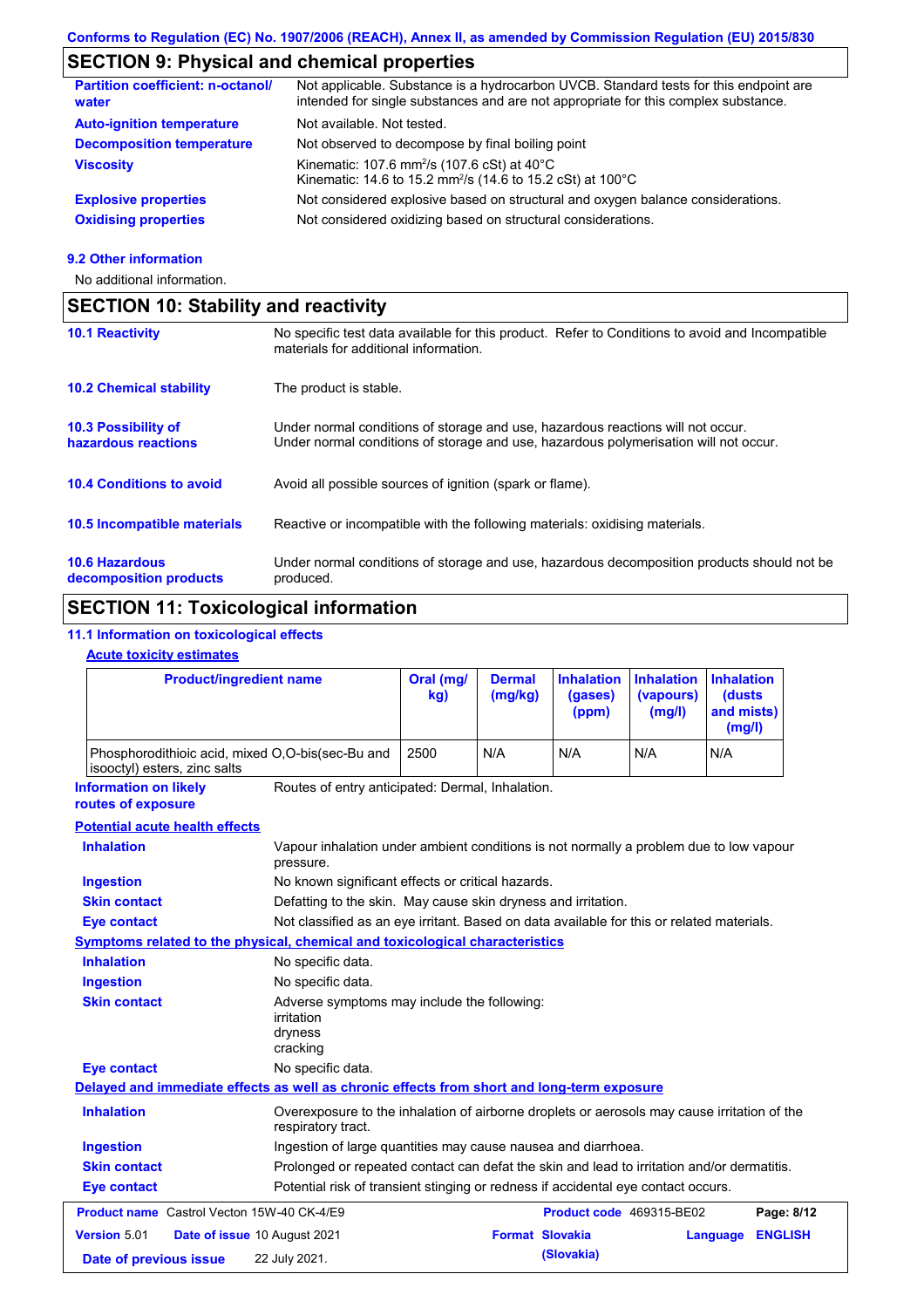# **SECTION 11: Toxicological information**

| <b>Potential chronic health effects</b> |                                                                                                                                                                                                                                                                                                                                                                                                          |
|-----------------------------------------|----------------------------------------------------------------------------------------------------------------------------------------------------------------------------------------------------------------------------------------------------------------------------------------------------------------------------------------------------------------------------------------------------------|
| <b>General</b>                          | USED ENGINE OILS<br>Combustion products resulting from the operation of internal combustion engines contaminate<br>engine oils during use. Used engine oil may contain hazardous components which have the<br>potential to cause skin cancer. Frequent or prolonged contact with all types and makes of used<br>engine oil must therefore be avoided and a high standard of personal hygiene maintained. |
| <b>Carcinogenicity</b>                  | No known significant effects or critical hazards.                                                                                                                                                                                                                                                                                                                                                        |
| <b>Mutagenicity</b>                     | No known significant effects or critical hazards.                                                                                                                                                                                                                                                                                                                                                        |
| <b>Developmental effects</b>            | No known significant effects or critical hazards.                                                                                                                                                                                                                                                                                                                                                        |
| <b>Fertility effects</b>                | No known significant effects or critical hazards.                                                                                                                                                                                                                                                                                                                                                        |

### **SECTION 12: Ecological information**

#### **12.1 Toxicity**

**Environmental hazards** Not classified as dangerous

#### **12.2 Persistence and degradability**

Expected to be biodegradable.

#### **12.3 Bioaccumulative potential**

This product is not expected to bioaccumulate through food chains in the environment.

| <b>12.4 Mobility in soil</b>                            |                                                                      |
|---------------------------------------------------------|----------------------------------------------------------------------|
| <b>Soil/water partition</b><br><b>coefficient (Koc)</b> | Not available.                                                       |
| <b>Mobility</b>                                         | Spillages may penetrate the soil causing ground water contamination. |

#### **12.5 Results of PBT and vPvB assessment**

Product does not meet the criteria for PBT or vPvB according to Regulation (EC) No. 1907/2006, Annex XIII.

#### **12.6 Other adverse effects**

**Other ecological information**

Spills may form a film on water surfaces causing physical damage to organisms. Oxygen transfer could also be impaired.

### **SECTION 13: Disposal considerations**

| <b>13.1 Waste treatment methods</b> |                                                                                                                                                                      |
|-------------------------------------|----------------------------------------------------------------------------------------------------------------------------------------------------------------------|
| <b>Product</b>                      |                                                                                                                                                                      |
| <b>Methods of disposal</b>          | Where possible, arrange for product to be recycled. Dispose of via an authorised person/<br>licensed waste disposal contractor in accordance with local regulations. |
| <b>Hazardous waste</b>              | Yes.                                                                                                                                                                 |
| European waste catalogue (EWC)      |                                                                                                                                                                      |
| Waste code                          | <b>Waste designation</b>                                                                                                                                             |

## **Waste code Waste designation** 13 02 08\* **other engine, gear and lubricating oils**

However, deviation from the intended use and/or the presence of any potential contaminants may require an alternative waste disposal code to be assigned by the end user.

| <b>Packaging</b>           |                                                                                                                                                                                                                                                                                                                                                                                                                                                                                                 |
|----------------------------|-------------------------------------------------------------------------------------------------------------------------------------------------------------------------------------------------------------------------------------------------------------------------------------------------------------------------------------------------------------------------------------------------------------------------------------------------------------------------------------------------|
| <b>Methods of disposal</b> | Where possible, arrange for product to be recycled. Dispose of via an authorised person/<br>licensed waste disposal contractor in accordance with local regulations.                                                                                                                                                                                                                                                                                                                            |
| <b>Special precautions</b> | This material and its container must be disposed of in a safe way. Care should be taken when<br>handling emptied containers that have not been cleaned or rinsed out. Empty containers or<br>liners may retain some product residues. Empty containers represent a fire hazard as they may<br>contain flammable product residues and vapour. Never weld, solder or braze empty containers.<br>Avoid dispersal of spilt material and runoff and contact with soil, waterways, drains and sewers. |
| <b>References</b>          | Commission 2014/955/EU<br>Directive 2008/98/EC                                                                                                                                                                                                                                                                                                                                                                                                                                                  |

| <b>Product name</b> Castrol Vecton 15W-40 CK-4/E9 |                                     | <b>Product code</b> 469315-BE02 |                         | Page: 9/12 |
|---------------------------------------------------|-------------------------------------|---------------------------------|-------------------------|------------|
| <b>Version 5.01</b>                               | <b>Date of issue 10 August 2021</b> | <b>Format Slovakia</b>          | <b>Language ENGLISH</b> |            |
| Date of previous issue                            | 22 July 2021.                       | (Slovakia)                      |                         |            |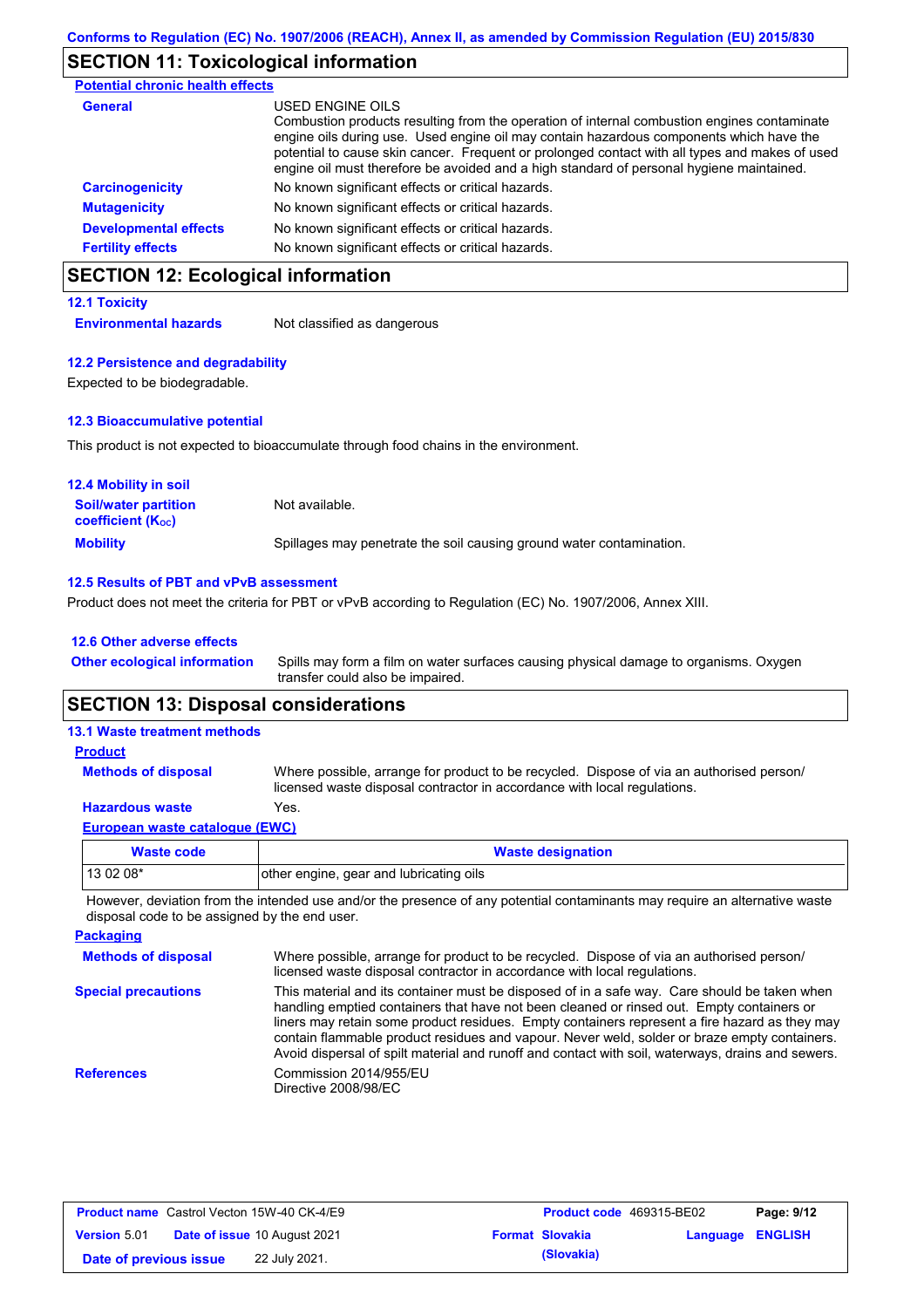#### - - - - - - - - - Not regulated. Not regulated. Not regulated. - - - **SECTION 14: Transport information ADR/RID IMDG IATA 14.1 UN number 14.2 UN proper shipping name 14.3 Transport hazard class(es) 14.4 Packing group ADN Additional information 14.5 Environmental hazards** No. 1988 | No. 1989 | No. 1989 | No. 1989 | No. 1989 | No. 1989 | No. 1989 | No. 1989 | No. 1989 | No. 1989 | Not regulated. - -<br>No. - -

**14.6 Special precautions for user** Not available.

**14.7 Transport in bulk according to IMO instruments**

Not available.

### **SECTION 15: Regulatory information**

**Other regulations REACH Status** The company, as identified in Section 1, sells this product in the EU in compliance with the current requirements of REACH. **15.1 Safety, health and environmental regulations/legislation specific for the substance or mixture EU Regulation (EC) No. 1907/2006 (REACH) Annex XIV - List of substances subject to authorisation Substances of very high concern** None of the components are listed. At least one component is not listed. At least one component is not listed. At least one component is not listed. At least one component is not listed. At least one component is not listed. All components are listed or exempted. At least one component is not listed. **United States inventory (TSCA 8b) Australia inventory (AICS) Canada inventory China inventory (IECSC) Japan inventory (ENCS) Korea inventory (KECI) Philippines inventory (PICCS) Taiwan Chemical Substances Inventory (TCSI)** At least one component is not listed. **Ozone depleting substances (1005/2009/EU)** Not listed. **Prior Informed Consent (PIC) (649/2012/EU)** None of the components are listed. **Annex XIV EU Regulation (EC) No. 1907/2006 (REACH) Annex XVII - Restrictions on the manufacture, placing on the market and use of certain dangerous substances, mixtures and articles** Not applicable. **Product name** Castrol Vecton 15W-40 CK-4/E9 **Product Code 469315-BE02 Page: 10/12 Version** 5.01 **Date of issue** 10 August 2021 **Format Slovakia Language ENGLISH** 

**Date of previous issue (Slovakia)** 22 July 2021.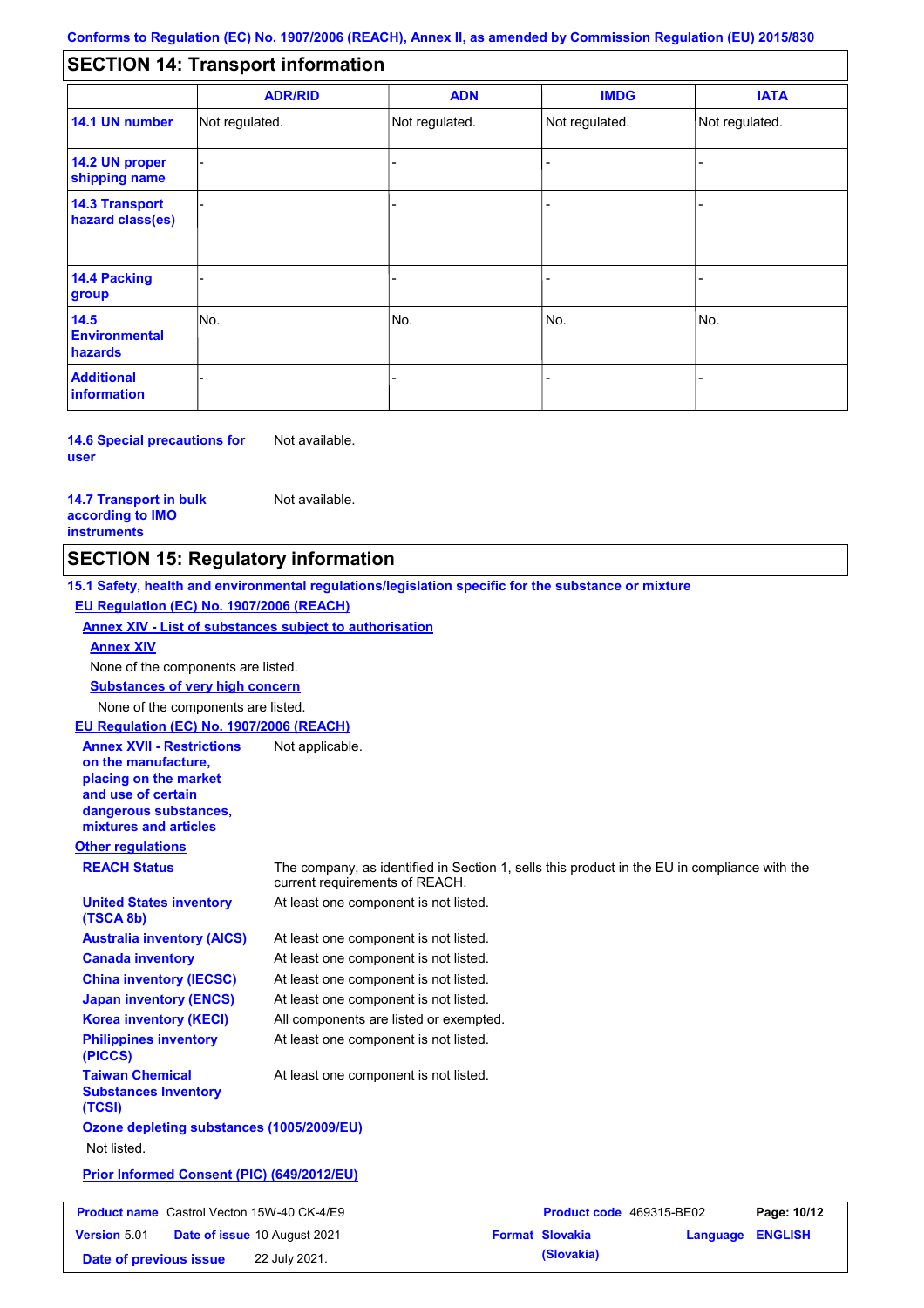# **SECTION 15: Regulatory information**

Not listed.

**EU - Water framework directive - Priority substances**

None of the components are listed.

**Seveso Directive**

This product is not controlled under the Seveso Directive.

| <b>15.2 Chemical safety</b> | A Chemical Safety Assessment has been carried out for one or more of the substances within  |
|-----------------------------|---------------------------------------------------------------------------------------------|
| assessment                  | this mixture. A Chemical Safety Assessment has not been carried out for the mixture itself. |

### **SECTION 16: Other information**

| <b>Abbreviations and acronyms</b> | ADN = European Provisions concerning the International Carriage of Dangerous Goods by                                                                                         |
|-----------------------------------|-------------------------------------------------------------------------------------------------------------------------------------------------------------------------------|
|                                   | Inland Waterway                                                                                                                                                               |
|                                   | ADR = The European Agreement concerning the International Carriage of Dangerous Goods by<br>Road                                                                              |
|                                   | ATE = Acute Toxicity Estimate                                                                                                                                                 |
|                                   | <b>BCF</b> = Bioconcentration Factor                                                                                                                                          |
|                                   | CAS = Chemical Abstracts Service                                                                                                                                              |
|                                   | CLP = Classification, Labelling and Packaging Regulation [Regulation (EC) No. 1272/2008]                                                                                      |
|                                   | CSA = Chemical Safety Assessment                                                                                                                                              |
|                                   | CSR = Chemical Safety Report                                                                                                                                                  |
|                                   | DMEL = Derived Minimal Effect Level                                                                                                                                           |
|                                   | DNEL = Derived No Effect Level                                                                                                                                                |
|                                   | EINECS = European Inventory of Existing Commercial chemical Substances                                                                                                        |
|                                   | ES = Exposure Scenario                                                                                                                                                        |
|                                   | EUH statement = CLP-specific Hazard statement                                                                                                                                 |
|                                   | EWC = European Waste Catalogue                                                                                                                                                |
|                                   | GHS = Globally Harmonized System of Classification and Labelling of Chemicals                                                                                                 |
|                                   | IATA = International Air Transport Association                                                                                                                                |
|                                   | IBC = Intermediate Bulk Container                                                                                                                                             |
|                                   | IMDG = International Maritime Dangerous Goods                                                                                                                                 |
|                                   | LogPow = logarithm of the octanol/water partition coefficient                                                                                                                 |
|                                   | MARPOL = International Convention for the Prevention of Pollution From Ships, 1973 as                                                                                         |
|                                   | modified by the Protocol of 1978. ("Marpol" = marine pollution)                                                                                                               |
|                                   | OECD = Organisation for Economic Co-operation and Development                                                                                                                 |
|                                   | PBT = Persistent, Bioaccumulative and Toxic                                                                                                                                   |
|                                   | PNEC = Predicted No Effect Concentration                                                                                                                                      |
|                                   | REACH = Registration, Evaluation, Authorisation and Restriction of Chemicals Regulation                                                                                       |
|                                   | [Regulation (EC) No. 1907/2006]                                                                                                                                               |
|                                   | RID = The Regulations concerning the International Carriage of Dangerous Goods by Rail                                                                                        |
|                                   | RRN = REACH Registration Number                                                                                                                                               |
|                                   | SADT = Self-Accelerating Decomposition Temperature                                                                                                                            |
|                                   | SVHC = Substances of Very High Concern                                                                                                                                        |
|                                   | STOT-RE = Specific Target Organ Toxicity - Repeated Exposure                                                                                                                  |
|                                   | STOT-SE = Specific Target Organ Toxicity - Single Exposure                                                                                                                    |
|                                   | TWA = Time weighted average                                                                                                                                                   |
|                                   | $UN = United Nations$                                                                                                                                                         |
|                                   | $UVCB = Complex\ hydrocarbon\ substance$                                                                                                                                      |
|                                   | VOC = Volatile Organic Compound                                                                                                                                               |
|                                   | vPvB = Very Persistent and Very Bioaccumulative                                                                                                                               |
|                                   | Varies = may contain one or more of the following 64741-88-4 / RRN 01-2119488706-23,<br>64741-89-5 / RRN 01-2119487067-30, 64741-95-3 / RRN 01-2119487081-40, 64741-96-4/ RRN |
|                                   | 01-2119483621-38, 64742-01-4 / RRN 01-2119488707-21, 64742-44-5 / RRN                                                                                                         |
|                                   | 01-2119985177-24, 64742-45-6, 64742-52-5 / RRN 01-2119467170-45, 64742-53-6 / RRN                                                                                             |
|                                   | 01-2119480375-34, 64742-54-7 / RRN 01-2119484627-25, 64742-55-8 / RRN                                                                                                         |
|                                   | 01-2119487077-29, 64742-56-9 / RRN 01-2119480132-48, 64742-57-0 / RRN                                                                                                         |
|                                   | 01-2119489287-22, 64742-58-1, 64742-62-7 / RRN 01-2119480472-38, 64742-63-8,                                                                                                  |
|                                   | 64742-65-0 / RRN 01-2119471299-27, 64742-70-7 / RRN 01-2119487080-42, 72623-85-9 /                                                                                            |
|                                   | RRN 01-2119555262-43, 72623-86-0 / RRN 01-2119474878-16, 72623-87-1 / RRN                                                                                                     |
|                                   |                                                                                                                                                                               |

**Procedure used to derive the classification according to Regulation (EC) No. 1272/2008 [CLP/GHS]**

| <b>Classification</b> | <b>Justification</b> |
|-----------------------|----------------------|
| Not classified.       |                      |

|                        | <b>Product name</b> Castrol Vecton 15W-40 CK-4/E9 | <b>Product code</b> 469315-BE02 |                         | Page: 11/12 |
|------------------------|---------------------------------------------------|---------------------------------|-------------------------|-------------|
| <b>Version 5.01</b>    | <b>Date of issue 10 August 2021</b>               | <b>Format Slovakia</b>          | <b>Language ENGLISH</b> |             |
| Date of previous issue | 22 July 2021.                                     | (Slovakia)                      |                         |             |